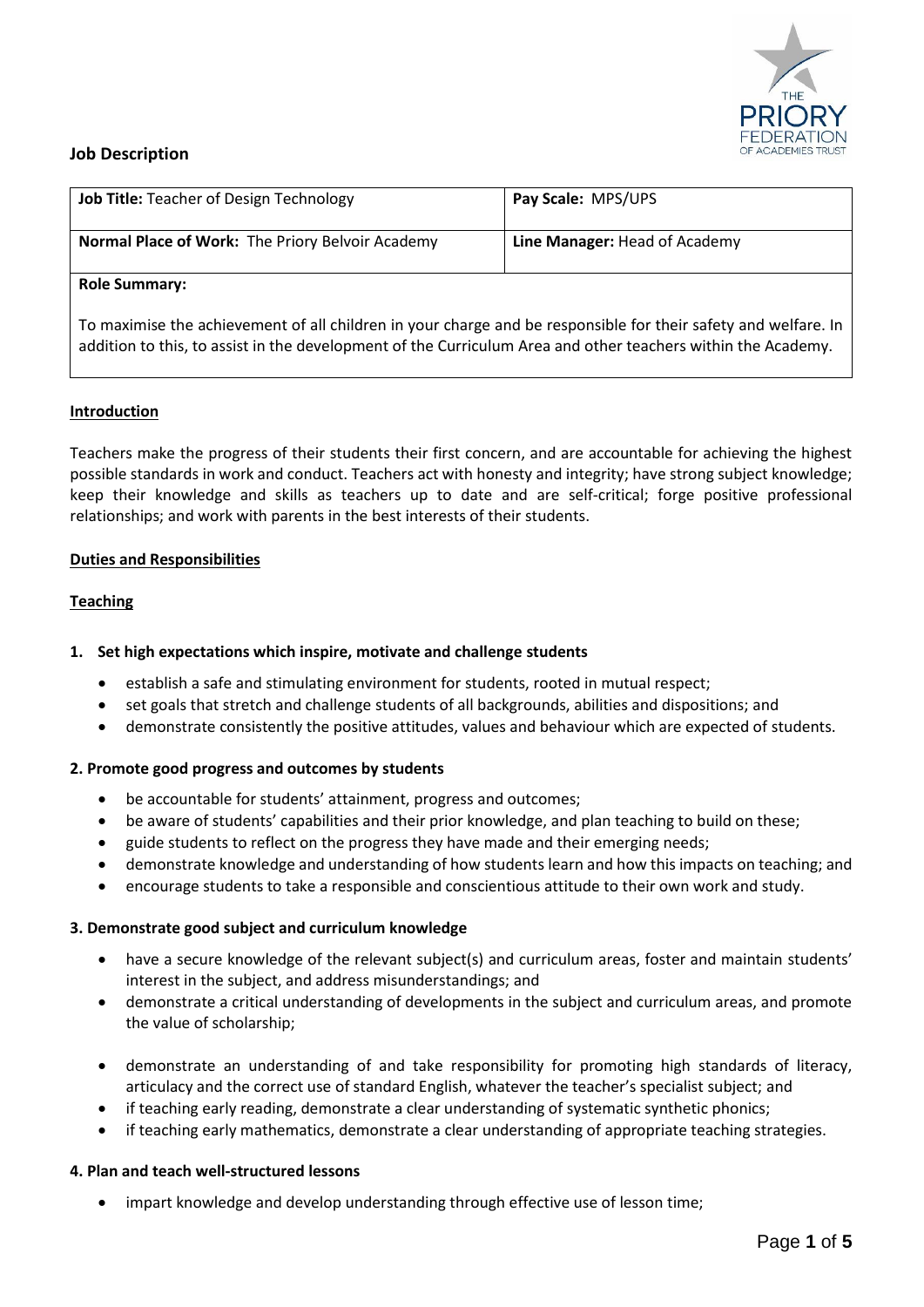- promote a love of learning and children's intellectual curiosity;
- set homework and plan other out-of-class activities to consolidate and extend the knowledge and understanding students have acquired;
- reflect systematically on the effectiveness of lessons and approaches to teaching; and
- contribute to the design and provision of an engaging curriculum within the relevant subject area(s).

## **5. Adapt teaching to respond to the strengths and needs of all students**

- know when and how to differentiate appropriately, using approaches which enable students to be taught effectively;
- have a secure understanding of how a range of factors can inhibit students' ability to learn, and how best to overcome these;
- demonstrate an awareness of the physical, social and intellectual development of children, and know how to adapt teaching to support students' education at different stages of development; and
- have a clear understanding of the needs of all students, including those with special educational needs, those of high ability, those with English as an additional language, those with disabilities, and be able to use and evaluate distinctive teaching approaches to engage and support them.

## **6. Make accurate and productive use of assessment**

- know and understand how to assess the relevant subject and curriculum areas, including statutory assessment requirements:
- make use of formative and summative assessment to secure students' progress;
- use relevant data to monitor progress, set targets, and plan subsequent lessons; and
- give students regular feedback, both orally and through accurate marking, and encourage students to respond to the feedback.

## **7. Manage behaviour effectively to ensure a good and safe learning environment**

- have clear rules and routines for behaviour in classrooms, and take responsibility for promoting good and courteous behaviour both in classrooms and around the Academy, in accordance with the Trust's behaviour policy;
- have high expectations of behaviour, and establish a framework for discipline with a range of strategies, using praise, sanctions and rewards consistently and fairly;
- manage classes effectively, using approaches which are appropriate to students' needs in order to involve and motivate them; and
- maintain good relationships with students, exercise appropriate authority, and act decisively when necessary.

## **8. Fulfil wider professional responsibilities**

- make a positive contribution to the wider life and ethos of the Academy;
- develop effective professional relationships with colleagues, knowing how and when to draw on advice and specialist support;
- deploy support staff effectively;
- take responsibility for improving teaching through appropriate professional development, responding to advice and feedback from colleagues;
- communicate effectively with parents with regard to students' achievements and well-being;
- participate in meetings at the Academy which relate to the curriculum for the Academy or the administration and organisation of the Academy, including pastoral arrangements;
- supervise students, whether these duties are to be performed before, during or after Academy sessions; and
- carry out the role of Form Tutor (further guidance on these duties is available on the Academy website.)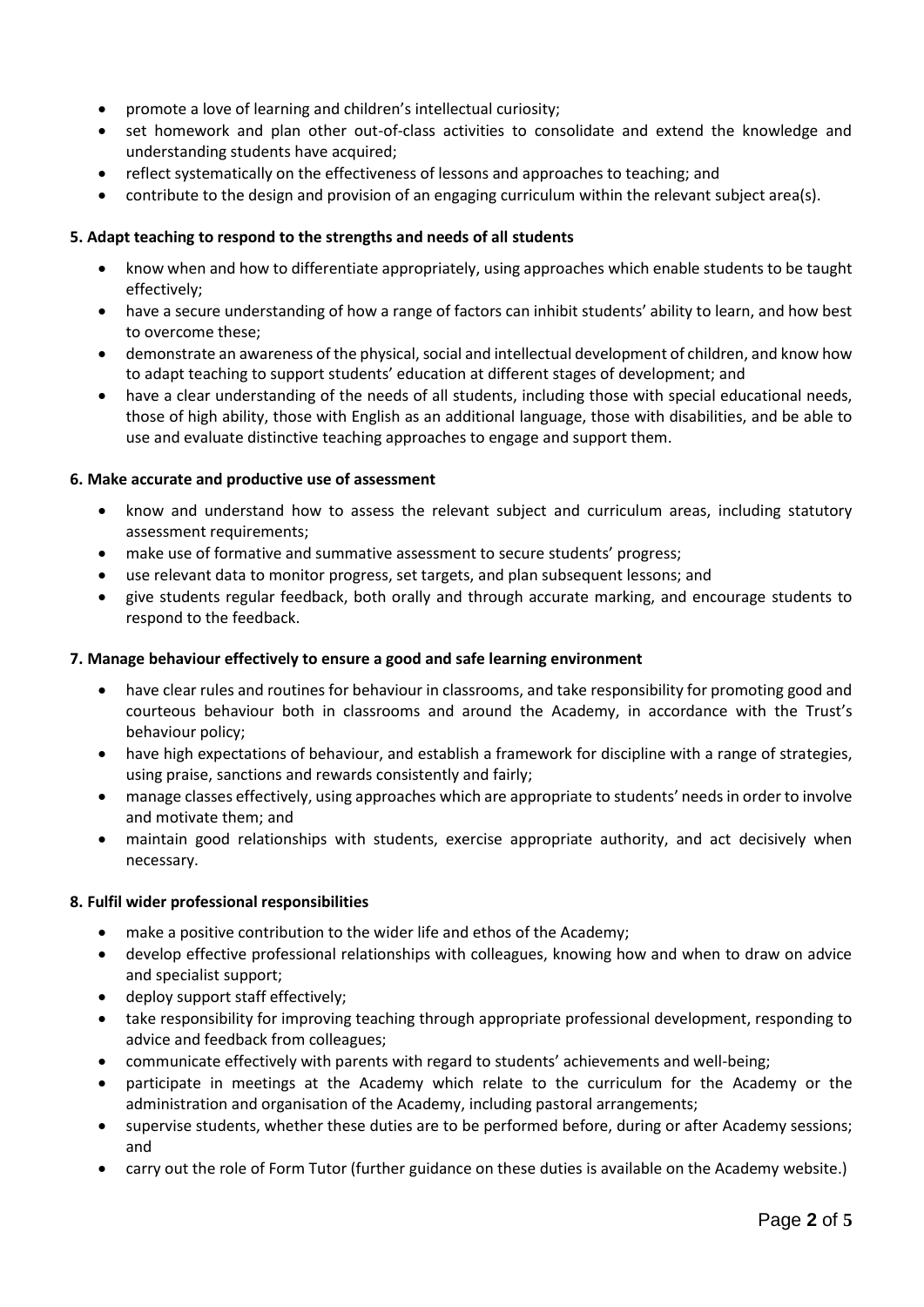# **Personal and Professional Conduct**

A teacher is expected to demonstrate consistently high standards of personal and professional conduct. The following statements define the behaviour and attitudes which set the required standard for conduct throughout a teacher's career.

- Teachers uphold public trust in the profession and maintain high standards of ethics and behaviour, within and outside school, by:
	- treating students with dignity, building relationships rooted in mutual respect, and at all times observing proper boundaries appropriate to a teacher's professional position;
	- having regard for the need to safeguard students' well-being, in accordance with statutory provisions;
	- showing tolerance of and respect for the rights of others;
	- not undermining fundamental British values, including democracy, the rule of law, individual liberty and mutual respect, and tolerance of those with different faiths and beliefs; and
	- ensuring that personal beliefs are not expressed in ways which exploit students' vulnerability or might lead them to break the law.
- Teachers must have proper and professional regard for the ethos, policies and practices of the Trust, and maintain high standards in their own attendance and punctuality.
- Teachers must have an understanding of, and always act within, the statutory frameworks which set out their professional duties and responsibilities.

## **Key Relationships**

The post holder will be expected to develop and maintain good relationships with:

| Headteacher, SLT and all Academy staff                                                       | To develop team working                    |
|----------------------------------------------------------------------------------------------|--------------------------------------------|
| Internal and external customers<br>Outside agencies e.g. Universities,<br>examination boards | To continuously promote the Academy values |

## **Generic Responsibilities**

- represent and promote the Trust values internally and externally;
- ensure that the Trust's internal customers receive an excellent experience in all dealings with the organisation;
- deliver day-to-day duties consistently;
- contribute to the annual reviews of the Curriculum Area and Academy Development Plan;
- actively promote and act, at all times, in accordance with Trust policies, e.g. Health and Safety, Equal Opportunities and Safeguarding;
- commit and contribute to improving standards for students;
- contribute to the maintenance of a caring and stimulating environment for students;
- undertake other duties deemed reasonable by the Headteacher and commensurate with the job level;
- wear academic dress on occasions specified by the Trust; and
- be available for residential duties of up to 4 nights in an academic year; this may include residential trips abroad.

Normal working hours are specified in your contract of employment.

Elements of this job description may be changed following consultation with the Headteacher.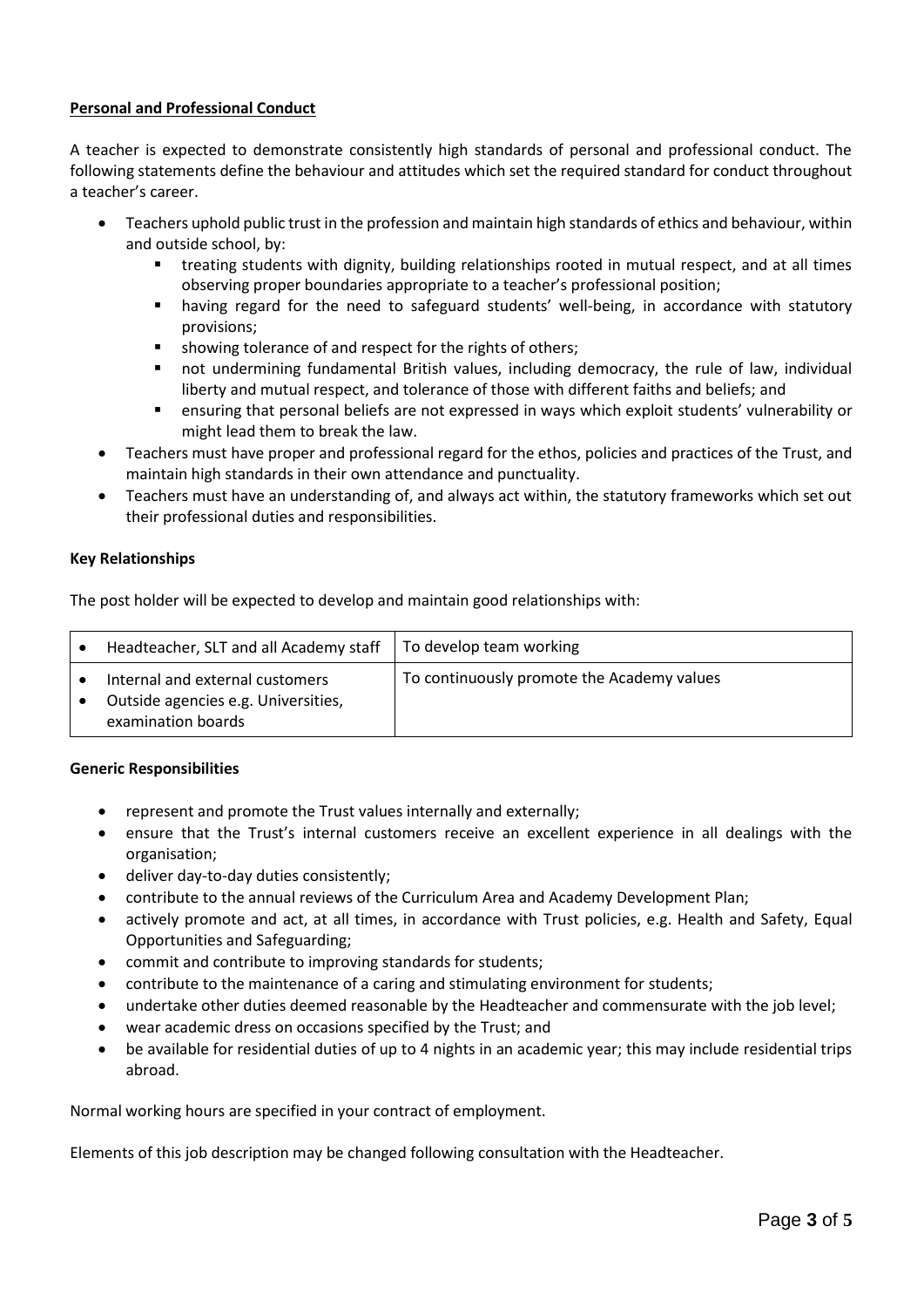As all employees are employees of the Trust, there may be a requirement to teach in other Academies within the Trust, subject to negotiation.

### **TERMS OF EMPLOYMENT**

All offers of employment are subject to The Trust receiving proof of identity, two satisfactory references, satisfactory health and enhanced DBS checks, a signed Code of Conduct, evidence of your relevant qualifications and successful completion of a 12 month probation period.

### **HEALTH AND SAFETY**

All employees are responsible for reading, understanding and carrying out the requirements of The Trust's Health and Safety policy and for informing a relevant person if they become aware of any non-compliance with the policy or of any identified training needs.

### **CONTINUAL PROFESSIONAL DEVELOPMENT**

Each Academy requires individuals to identify and analyse their own training and development needs and to actively participate in the design of a development plan to meet these needs and the needs of the Academy. This may be achieved through an appraisal process.

The post holder should recognise and take advantage of development opportunities and should periodically review their own progress towards meeting previously agreed goals.

### **CONDITIONS OF SERVICE**

Governed by the National Agreement on Pay and Conditions of Service supplemented by local conditions as adopted.

### **SPECIAL ARRANGEMENTS**

The post holder may be required to work outside of normal academy hours on occasion, with due notice.

### **SAFEGUARDING STATEMENT**

The Priory Federation of Academies is committed to safeguarding and promoting the welfare of children and young people and expects all staff to share this commitment.

*Please note that this Job Description should not be read in isolation and needs to be read in conjunction with:*

- Contract of Employment
- Teachers' Standards Document
- School Teachers' Pay and Conditions Document 2013 and Guidance on Teachers' Pay and Conditions. [http://media.education.gov.uk/assets/files/pdf/d/130423%20draft%202013%20stpcd%20for%20we](http://media.education.gov.uk/assets/files/pdf/d/130423%20draft%202013%20stpcd%20for%20website%20final%20updated.pdf) [bsite%20final%20updated.pdf](http://media.education.gov.uk/assets/files/pdf/d/130423%20draft%202013%20stpcd%20for%20website%20final%20updated.pdf)
- The Priory Federation of Academies' Pay Policy
- The Burgundy Book
- The Priory Federation of Academies Development Management Handbook